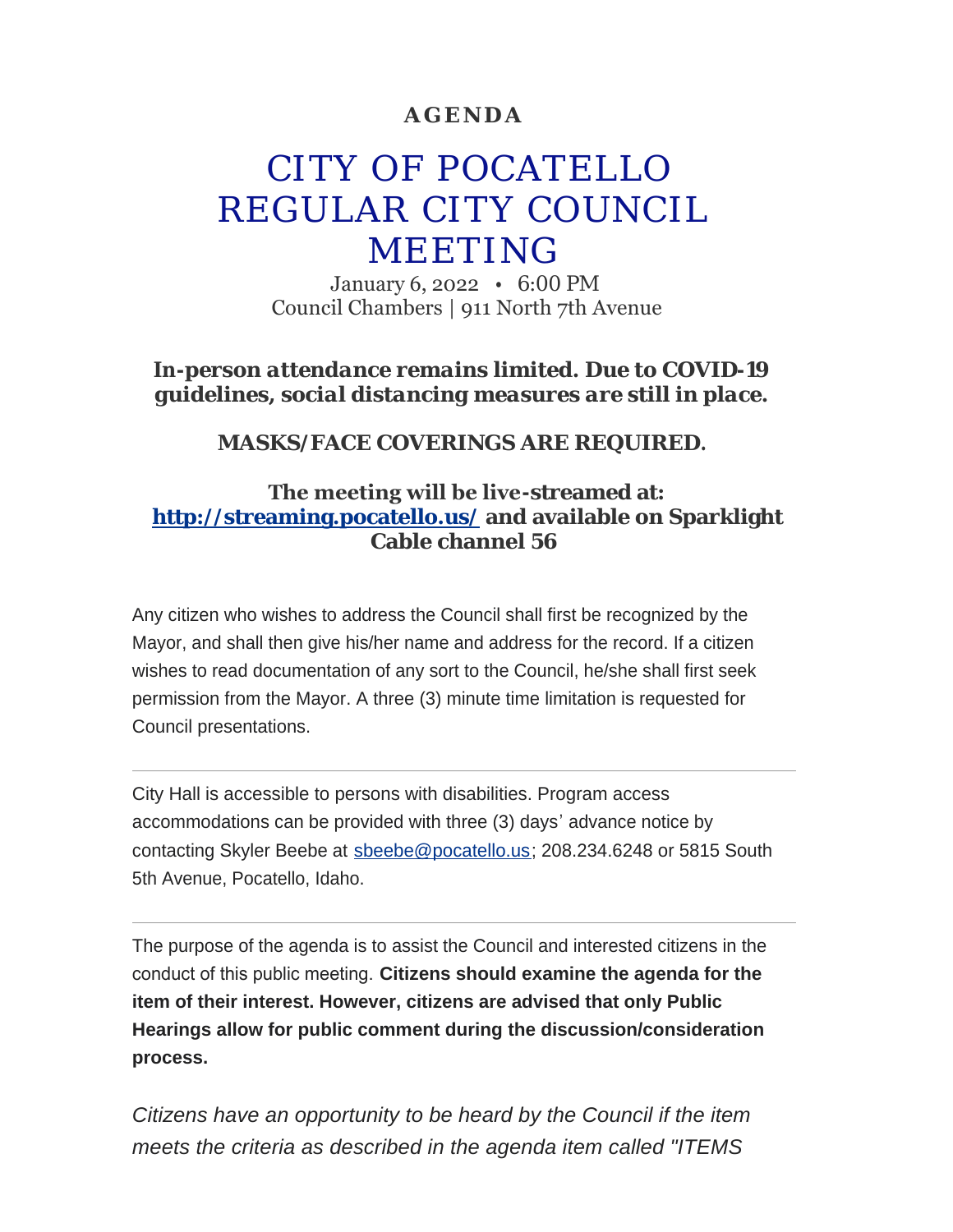*FROM THE AUDIENCE." You must sign in at the start of the meeting to be recognized.*

RECESS: In the event the meeting is still in progress at 7:30 p.m., the Mayor may call a ten-minute recess to allow Council members and participants a brief rest period.

# **ROLL CALL AND PLEDGE OF ALLEGIANCE 1.**

## **INVOCATION 2.**

The invocation will be offered by Jim Jones, representing Blazing Grace Church.

## **CONSENT AGENDA 3.**

The following business items may be approved by one motion and a vote. If any one member of the Council so desires, any matter listed can be moved to a separate agenda item. **(ACTION ITEM)**

(a) MINUTES: Council may wish to waive the oral reading of the minutes and approve the minutes from the following meetings: Work Sessions of September 9 and October 14, 2021; Council Liaison/Work Session Clarification meeting of September 16, 2021; and Clarification and Regular Council Meetings of December 16, 2021.

(b) TREASURER'S REPORT: Council may wish to consider the Treasurer's Report for November showing cash and investments as of November 30, 2021.

(c) COMMUNITY DEVELOPMENT BLOCK GRANT ADVISORY COMMITTEE APPOINTMENT: Council may wish to confirm the Mayor's appointment of Jeffrey Trunzer to serve as a member of the CDBG Advisory Committee, replacing Steve Ernst who resigned. Jeffrey's term will begin January 67, 2022 and will expire January 1, 2024.

(d) 2021 ANNUAL ROAD AND STREET FINANCIAL REPORT: Council may wish to approve the 2021 Road and Street Financial Report. The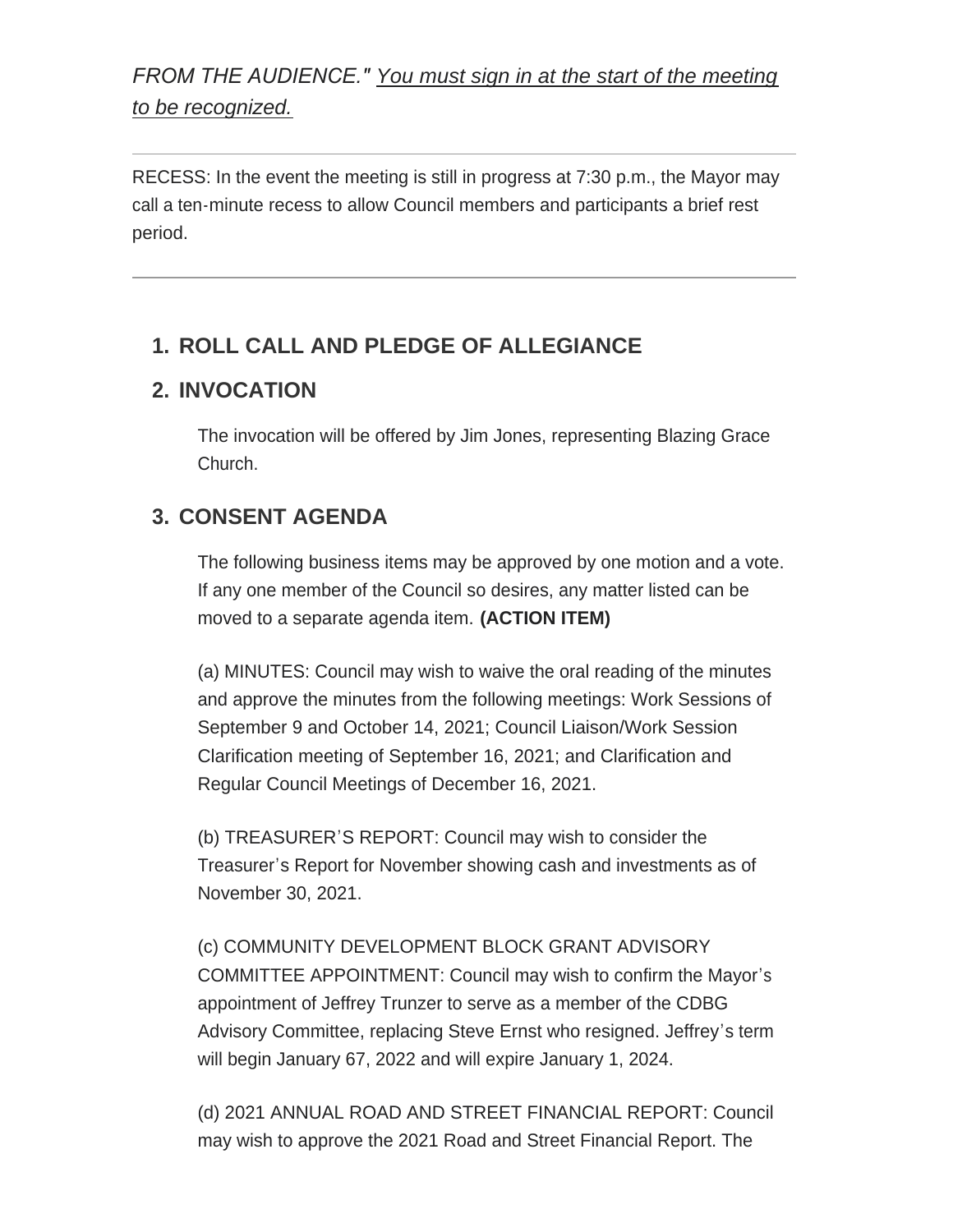report accounts for the City's use of state highway user dollars during the past fiscal year to the Idaho State Controller as required by law.

Documents:

## **[AGENDA-ITEM-3.PDF](https://www.pocatello.us/AgendaCenter/ViewFile/Item/3169?fileID=10378)**

# **INSTALLATION OF NEWLY-ELECTED COUNCIL 4. MEMBERS AND MAYOR**

Konni Kendell, City Clerk, will administer the oath of office to the newlyelected City Council members and Mayor.

# **ELECTION OF PRESIDENT OF THE COUNCIL 5.**

This time has been set aside for Council to elect a President of the Council in conformance with Idaho Code Section 50-702. **(ACTION ITEM)**

# **CALENDAR REVIEW 6.**

Council may wish to take this opportunity to inform other Council members of upcoming meetings and events that should be called to their attention.

## **PUBLIC HEARING – ZONE MAP AND COMPREHENSIVE 7. PLAN AMENDMENT**

**PUBLIC HEARINGS: (The procedure that will be used for conducting the public hearings is at the end of the agenda.)**

This time has been set aside for the Council to hear comments from the public regarding a request by Pocatello Quinn LLC, represented by Rocky Mountain Engineering and Surveying (mailing address: 600 East Oak Street, Pocatello, ID 83201) for a Zone Map and Comprehensive Plan Amendment to rezone approximately 10.58 acres of property from Industrial (I) to Commercial General (CG) and amend the Comprehensive Land Use Map from Employment (E) to Commercial (C). The subject property is located south of Quinn Road, at the intersection of Quinn Road and Hurley Drive. Staff finds the proposal compliant with all applicable standards with conditions. **(ACTION ITEM)** (Quasi-Judicial Public Hearing)

Documents: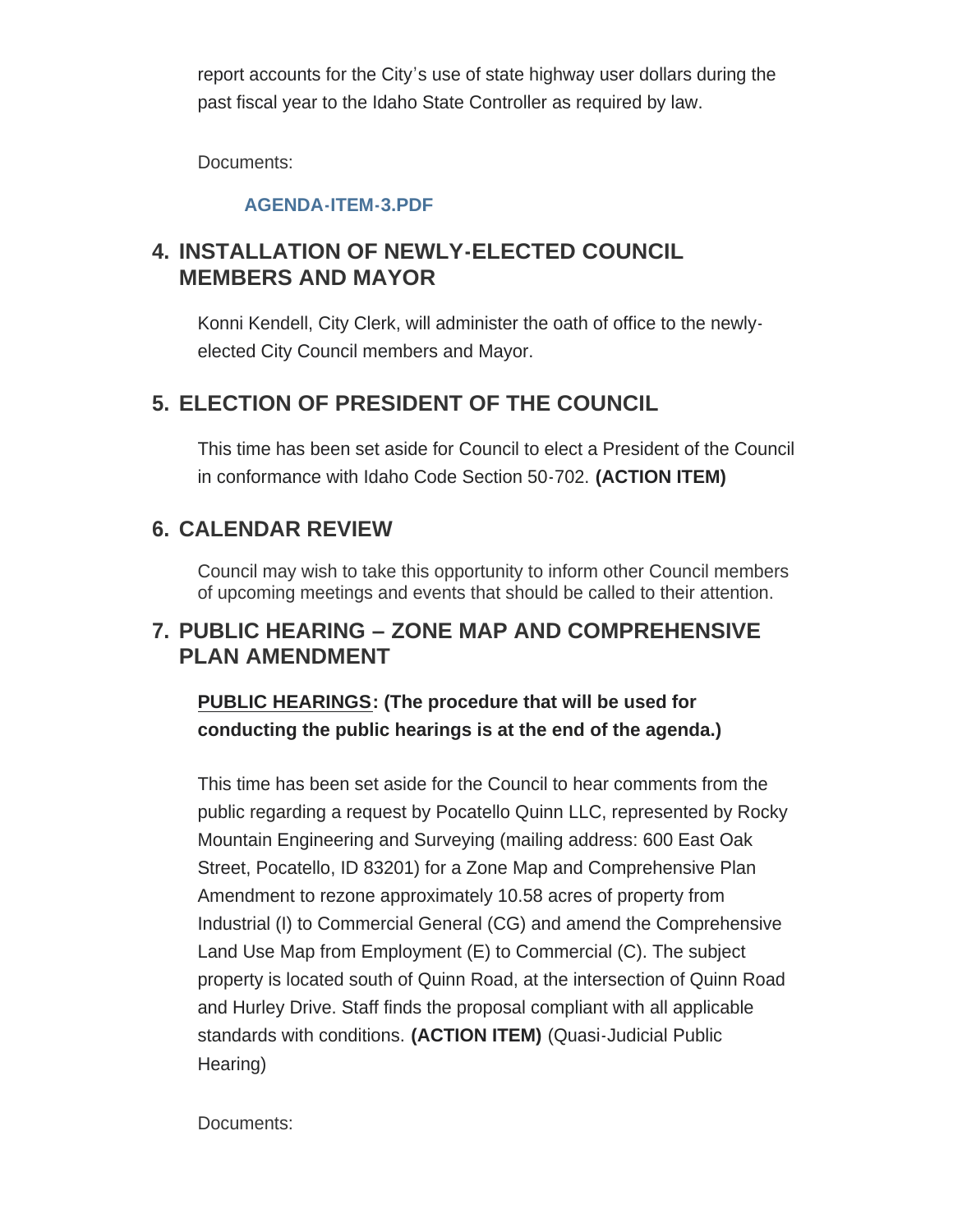# **PUBLIC HEARING – WEDGE WAY RIGHT OF WAY 8. VACATION**

This time has been set aside for the Council to hear comments from the public regarding a request by Tori and Lorri Shaver, represented by Rocky Mountain Engineering and Surveying (mailing address: 600 East Oak Street, Pocatello, ID 83201) for the vacation of a portion of the right-of-way on Wedge Way, south of 422 Spoon Drive. Staff finds the proposal compliant with all applicable standards with conditions. **(ACTION ITEM)** (Quasi-Judicial Public Hearing)

Documents:

### **[AGENDA-ITEM-8.PDF](https://www.pocatello.us/AgendaCenter/ViewFile/Item/3173?fileID=10380)**

## **PUBLIC HEARING – TUSCANY COMMERCIAL PLAZA 9. VACATION OF EASEMENT**

This time has been set aside for the Council to hear comments from the public regarding a request by Arns-Nelson Living Trust, B Street Investments and BBAD Investments, represented by Rocky Mountain Engineering and Surveying (mailing address: 600 East Oak Street, Pocatello, ID 83201) for a vacation of easement as shown on the Tuscany Commercial Plaza Subdivision. Staff finds the proposal compliant with all applicable standards with conditions. **(ACTION ITEM)** (Quasi-Judicial Public Hearing)

Documents:

#### **[AGENDA-ITEM-9.PDF](https://www.pocatello.us/AgendaCenter/ViewFile/Item/3174?fileID=10381)**

# **FINAL PLAT APPLICATION – THE TOWNHOMES AT CITY 10. VIEW**

Council may wish to approve a final plat application submitted by Pocatello Property Development LLC, represented by Rocky Mountain Engineering and Surveying (mailing address: 600 East Oak Street, Pocatello, ID 83201) to subdivide 1.83 acres (more or less) into nine (9) lots. The proposed subdivision is located east and northeast of Sleigh Hill Subdivision at the east end of Elm Street. Staff finds the proposal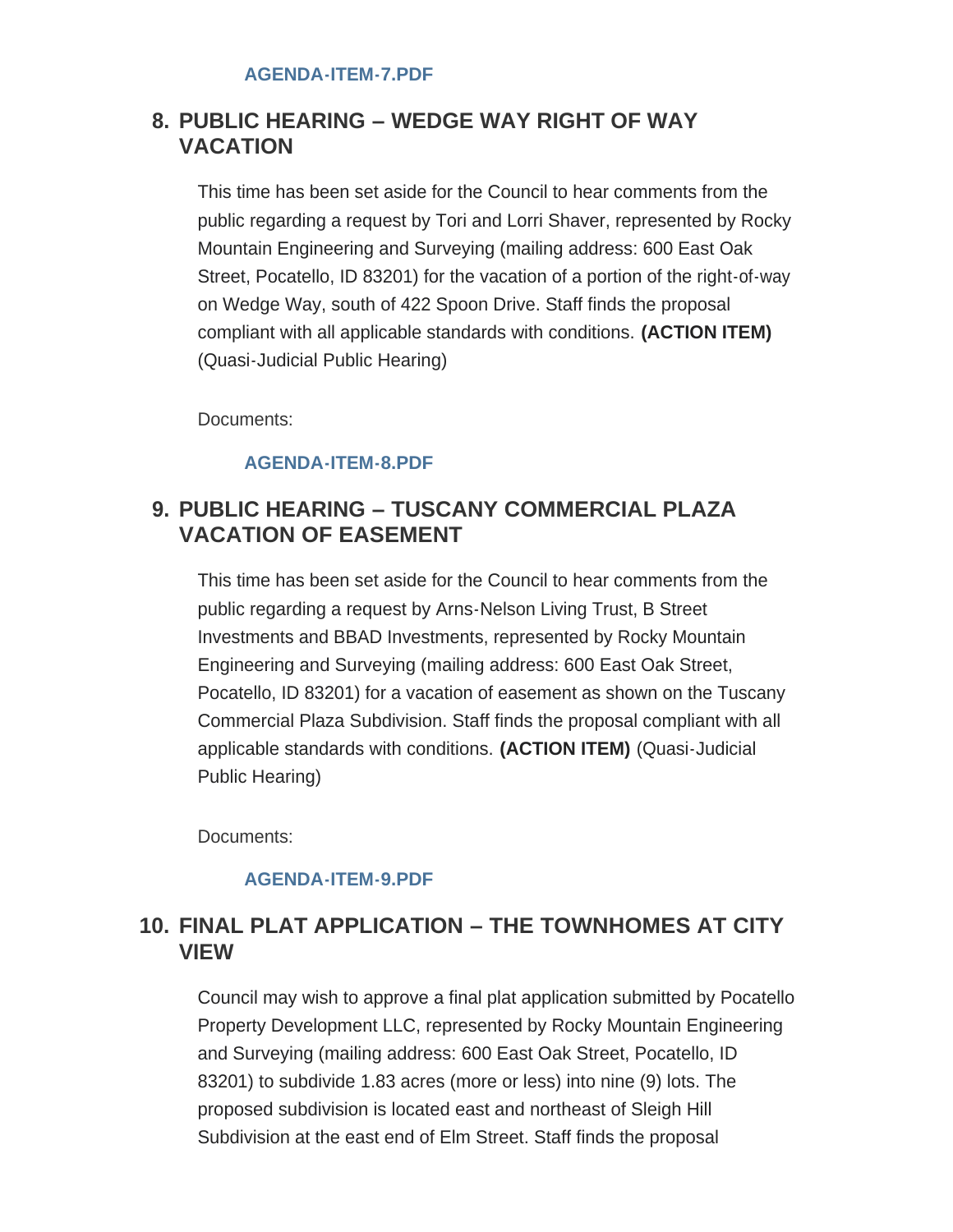Documents:

## **[AGENDA-ITEM-10.PDF](https://www.pocatello.us/AgendaCenter/ViewFile/Item/3175?fileID=10382)**

# **11. ITD OHS TRAFFIC ENFORCEMENT GRANT PROJECT AGREEMENT RATIFICATION – POLICE DEPARTMENT**

Council may wish to ratify an addendum for use of the Idaho Transportation Department Office of Highway Safety Traffic Enforcement Grant Project Agreement funds for additional traffic enforcement. These grants are paid as overtime only and 100% funded by ITD OHS. **(ACTION ITEM)**

Documents:

## **[AGENDA-ITEM-11.PDF](https://www.pocatello.us/AgendaCenter/ViewFile/Item/3176?fileID=10383)**

# **WILDFIRE MITIGATION GRANT AGREEMENTS AND 12. CONTRACTS - PART 1 – SCIENCE AND ENVIRONMENT**

Council may wish to authorize submission of grant funding documents through the Idaho Department of Lands and if awarded, approve acceptance of the grant and authorize the Mayor's signature on all pertinent documents, subject to Legal Department review. The proposed projects for grant funding are: **(ACTION ITEM)**

a) Hazardous Fuels Reduction (HRF) or Western States Fire Managers (WSFM) grants in the amount of \$240,000.00 (or more) for Juniper Removal – Phase IV on City and private property. Funds may be used to procure contracted services for project planning and implementation of treatment prescriptions (Juniper removal to 20 trees per acre), rental of reader boards and other outreach materials, rental of outreach vehicles, chippers and other vegetation management equipment and staff project implementation /management. Grant funding may require a 10% match, which may be met through in-kind support of staff time, equipment use and project outreach; and

b) Hazardous Fuels Reduction (HRF) or Western States Fire Managers (WSFM) grants in the amount of \$240,000.00 (or more) for planning and implementation of roadside vegetation treatment prescriptions (no-mow, low water vegetation treatment) along high traffic corridors with wildfire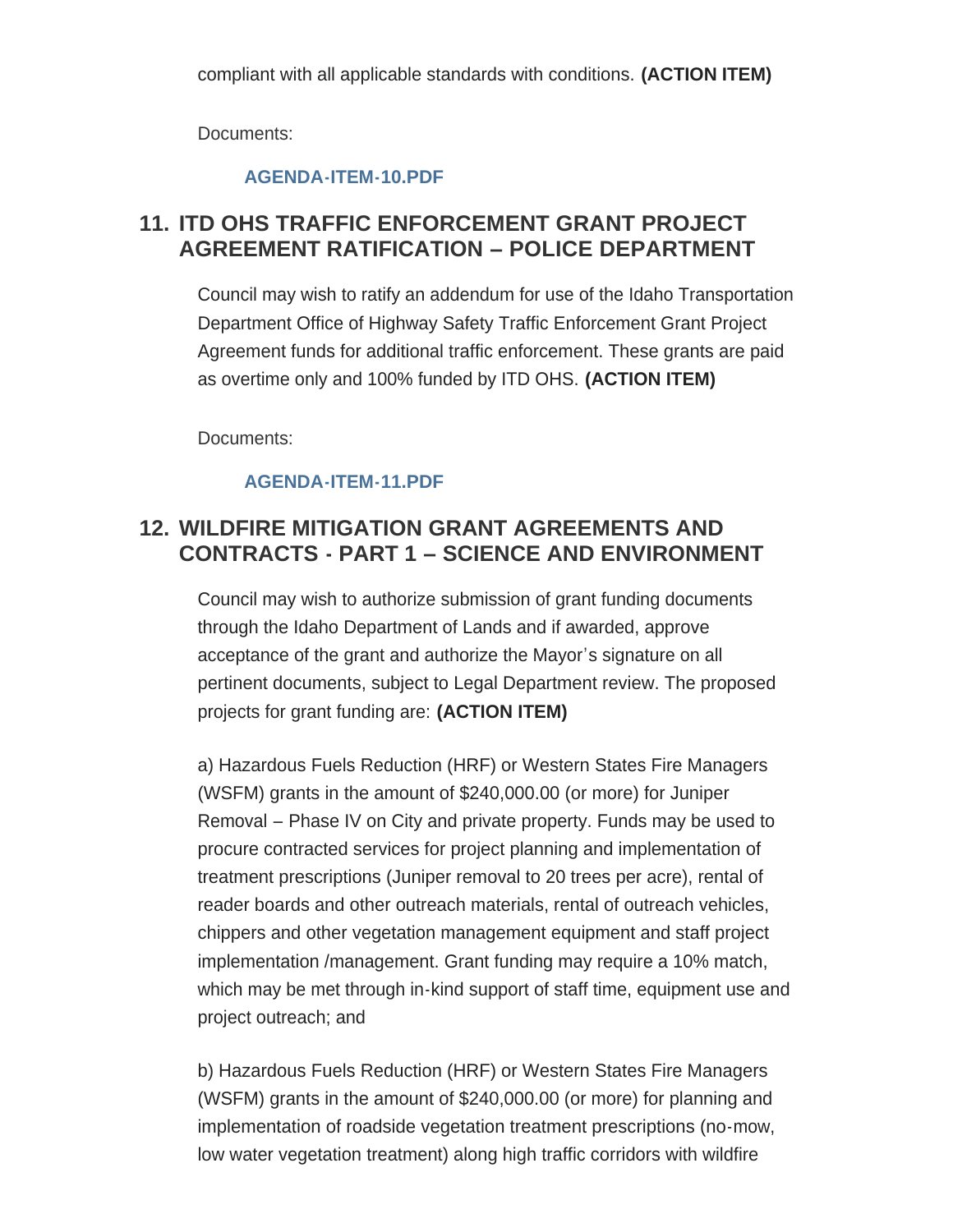threat, such as I-15 interchanges. Grant funds may also be used to purchase or rent vegetation management equipment and build staff capacity for project implementation. Grant funding may require a 10% match, which may be met through in-kind support of staff time, equipment use and project outreach.

Documents:

## **[AGENDA-ITEM-12.PDF](https://www.pocatello.us/AgendaCenter/ViewFile/Item/3177?fileID=10384)**

## **WILDFIRE MITIGATION GRANT AGREEMENTS AND 13. CONTRACTS - PART 2 – SCIENCE AND ENVIRONMENT**

Council may wish to ratify the Mayor's signature on previously signed MOUs and contract documents, and authorize the Mayor's signature on pertinent documents, subject to Legal Department review, related to the following project which has been awarded grant funding through the Idaho Department of Lands. Grant acceptance and authorization for the Mayor to sign all pertinent documents was previously approved by Council, but the project scope has been modified from \$240,000 for Juniper removal on the East Bench and Johnny Creek areas to \$70,000 for Russian Olive and Juniper removal in City Creek. There is no local match requirement. Work is expected to begin in January 2022. **(ACTION ITEM)**

Documents:

## **[AGENDA-ITEM-13.PDF](https://www.pocatello.us/AgendaCenter/ViewFile/Item/3178?fileID=10385)**

# **TRANSPORTATION ALTERNATIVES PROJECT (TAP) 14. GRANT APPLICATIONS – CONSTRUCTION OF MULTIUSE PATHWAYS AND PEDESTRIAN BRIDGE**

Council may wish to approve submission of the following grants and if awarded, authorize acceptance of the grants and authorize the Mayor to sign documents related to the grants, subject to Legal Department review. The proposed projects for grant funding are: **(ACTION ITEM)**

a) MONTE VISTA TO POCATELLO CREEK ROAD: TAP Grant project application for Fiscal Year 2024 in the amount of \$900,000.00. The local 7.34% match in the amount of \$66,060.00 will come from the Portneuf Greenway Foundation. The City of Pocatello would have full ownership of the trail upon completion; and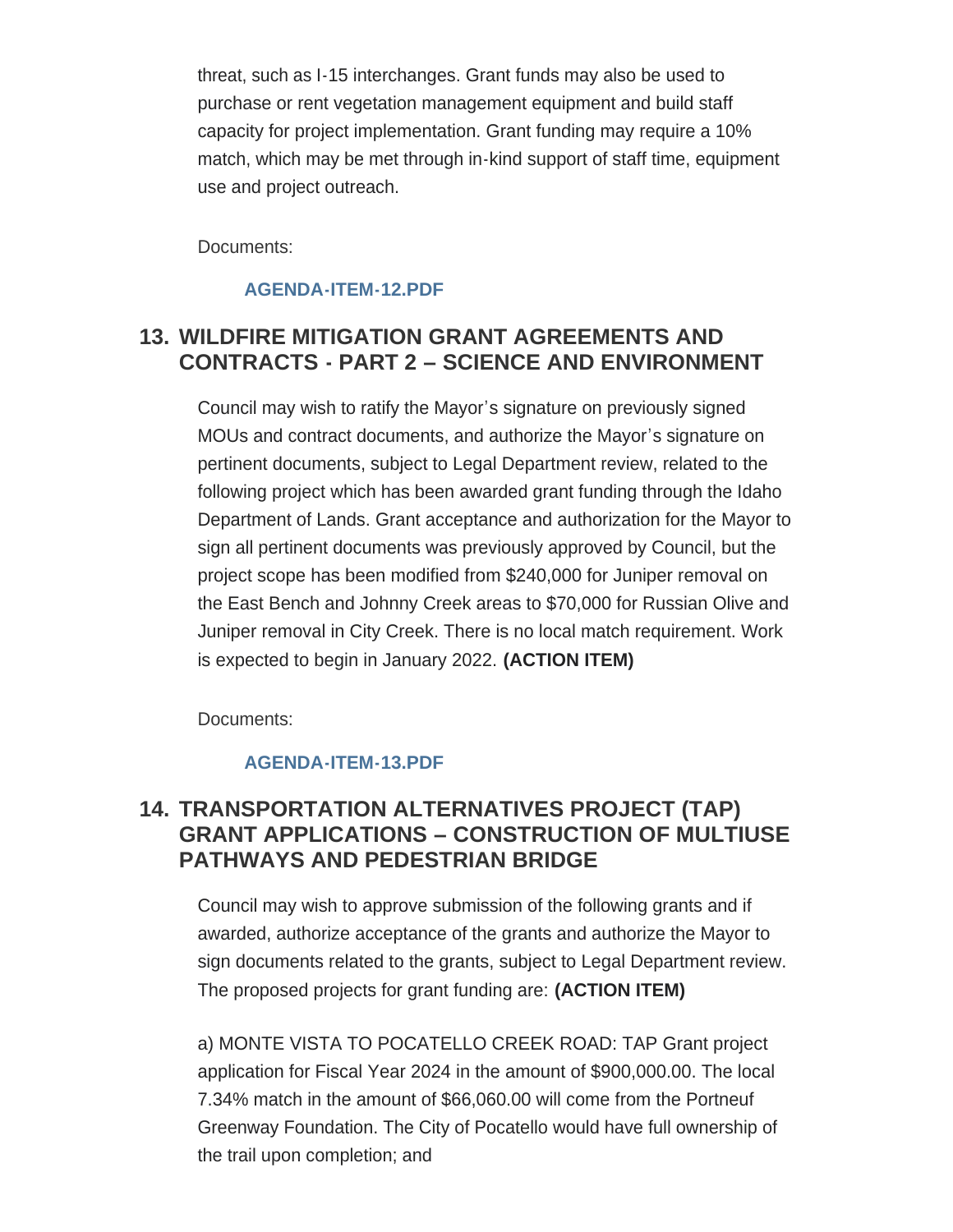b) BRENNAN TRAIL EXTENSION AND PEDESTRIAN BRIDGE: TAP Grant project application for Fiscal Year 2024 in the amount of \$621,000.00. The local 7.34% match in the amount of \$45,580.00 will come from the Portneuf Greenway Foundation. The City of Pocatello would have full ownership of the trail and pedestrian bridge upon completion.

Documents:

### **[AGENDA-ITEM-14.PDF](https://www.pocatello.us/AgendaCenter/ViewFile/Item/3179?fileID=10386)**

## **GRANT AMENDMENT – RURAL 5339 GRANT AWARD 15. INCREASE – PUBLIC TRANSIT**

Council may wish to approve a grant award amendment for the Rural 5339 Grant to increase the award in the amount of \$30,000.00 for a total amount of \$225,000.00 for the purchase of two (2) buses. The Federal share will be \$180,000.00 with a required local match in the amount of \$45,000.00. Sufficient matching resources are available in the Rural Fund for the purchase of the associated buses. If approved, Council may wish to authorize the Mayor to sign all pertinent documents and authorize the Public Transit Director to execute the grants and any necessary amendments, subject to award confirmation, Legal Department review, and budget amendments. No City funds will be used. **(ACTION ITEM)**

Documents:

#### **[AGENDA-ITEM-15.PDF](https://www.pocatello.us/AgendaCenter/ViewFile/Item/3180?fileID=10387)**

## **GRANT CHANGE OF SCOPE – 5310 SMALL URBAN 16. GRANT – PUBLIC TRANSIT**

Council may wish to approve a grant change of scope for the 5310 Small Urban Grant to utilize remaining unused grant funds previously approved by Council and completed in Fiscal Year 2020 for the purchase of three (3) new bus shelters. If approved, Council may wish to authorize the Mayor to sign all pertinent documents and authorize the Public Transit Director to execute the grants and any necessary amendments, subject to award confirmation, Legal Department review, and budget amendments. Local match will be provided by the Pocatello Housing Authority and Gate City Rotary. No City funds will be used. **(ACTION ITEM)**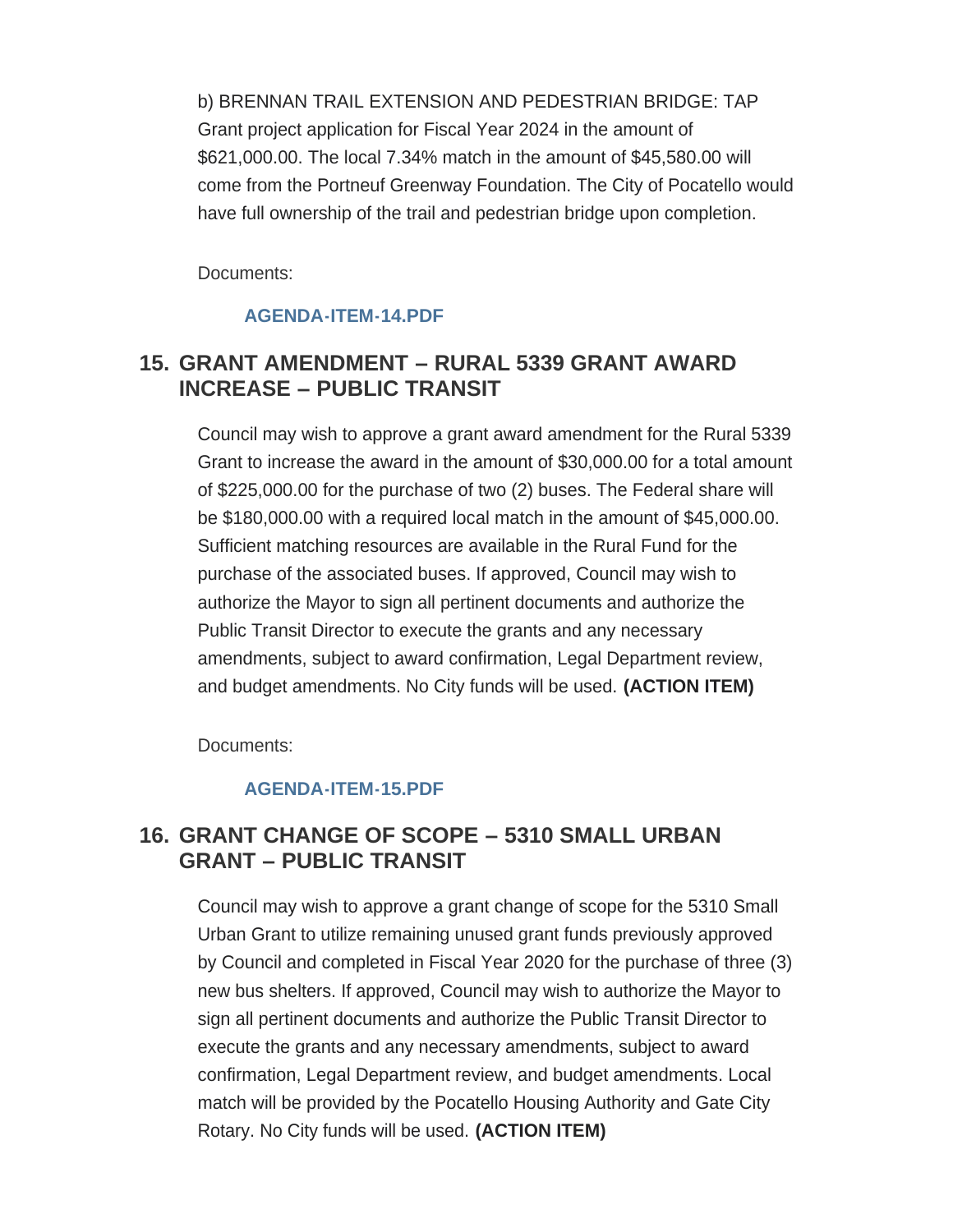Documents:

### **[AGENDA-ITEM-16.PDF](https://www.pocatello.us/AgendaCenter/ViewFile/Item/3181?fileID=10388)**

# **STATE OF THE CITY 17.**

This time has been set aside for the Annual State of the City report.

# **18. ITEMS FROM THE AUDIENCE**

This time has been set aside to hear items from the audience not listed on the agenda. Items which appeared somewhere else on the agenda will not be heard at this time. The Council is not allowed to take any official action at this meeting on matters brought forward under this agenda item. Items may be referred to the appropriate staff or scheduled on a subsequent agenda. You must sign in at the start of the meeting in order to be recognized. (Note: Total time allotted for this item is fifteen (15) minutes, with a maximum of three (3) minutes per speaker.)

## **ADJOURN 19.**

#### **PUBLIC HEARING PROCEDURE**

- 1. Explanation of hearing procedures by Mayor or staff.
	- Ten (10) minute time limit on applicant presentation.
	- $\blacksquare$  Three (3) minute time limit on public testimony.
	- **Names and addresses are required from those** presenting/testifying.
	- Questions/comments should be addressed to the Mayor and Council.
	- Council members must make their decision regarding the application on facts already in the record and information presented at the public hearing. Conflicts of interest, site visits and ex-parte contacts by Council members will be acknowledged.
	- **Protocol requires that Council and audience be recognized by** the Mayor prior to speaking.